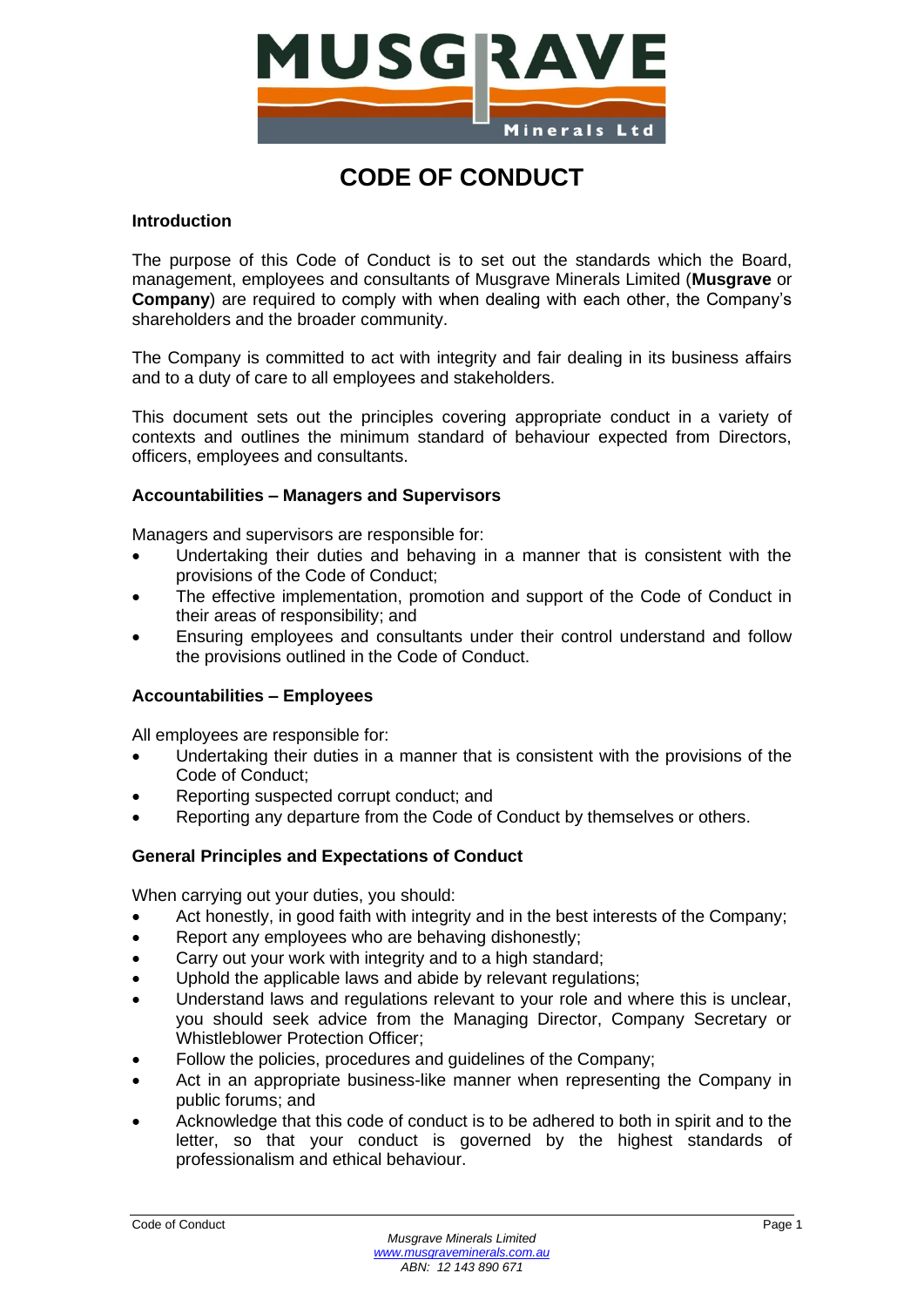Any person who becomes aware of a breach or potential breach of law, regulation or policy, should report this immediately to their manager or supervisor, so corrective or preventative action can be taken as appropriate. Musgrave personnel should feel comfortable to report such breaches without fear of retaliation or punishment. Protections are available in accordance with the Company's Whistleblower Protection Policy and the provisions of the Corporations Act 2001.

## **Responsibilities to shareholders**

The Company aims to:

- Increase shareholder value within an appropriate framework which safeguards the rights and interests of shareholders;
- Provide full, fair and accurate disclosure of financial and other information on a timely basis, and
- Comply with systems of control and accountability which the Company has in place as part of its corporate governance practices with openness and integrity.

## **Vision and Values**

Musgrave is dedicated to being a leading Australian mining company built on exploration and corporate success. Musgrave's mission is to make value adding exploration discoveries and utilise its assets to maximise shareholder benefits.

The core values that underpin the way we do things at Musgrave are:

- Act ethically Treat everyone with respect
- Value honesty and integrity
- Maintain functional discipline
- Embrace responsibility
- Teamwork and open communication

## **Additional requirements for Directors**

The following additional requirements apply to Directors of the Company and aim to ensure Directors have a clear understanding of the Company's expectations of their conduct.

#### **Duties of Directors**

All Directors have a fiduciary relationship with the shareholders of the Company. A Director occupies a unique position of trust with shareholders, which makes it unlawful for Directors to improperly use their position to gain advantage for themselves.

Each Director must endeavour to ensure that the Company is properly managed so as to protect and enhance the interests of all shareholders. To this end, Directors need to devote sufficient time and effort to understand the Company's operations.

Directors should ensure that shareholders and the ASX are informed of all material matters which require disclosure and avoid or fully disclose conflicts of interest.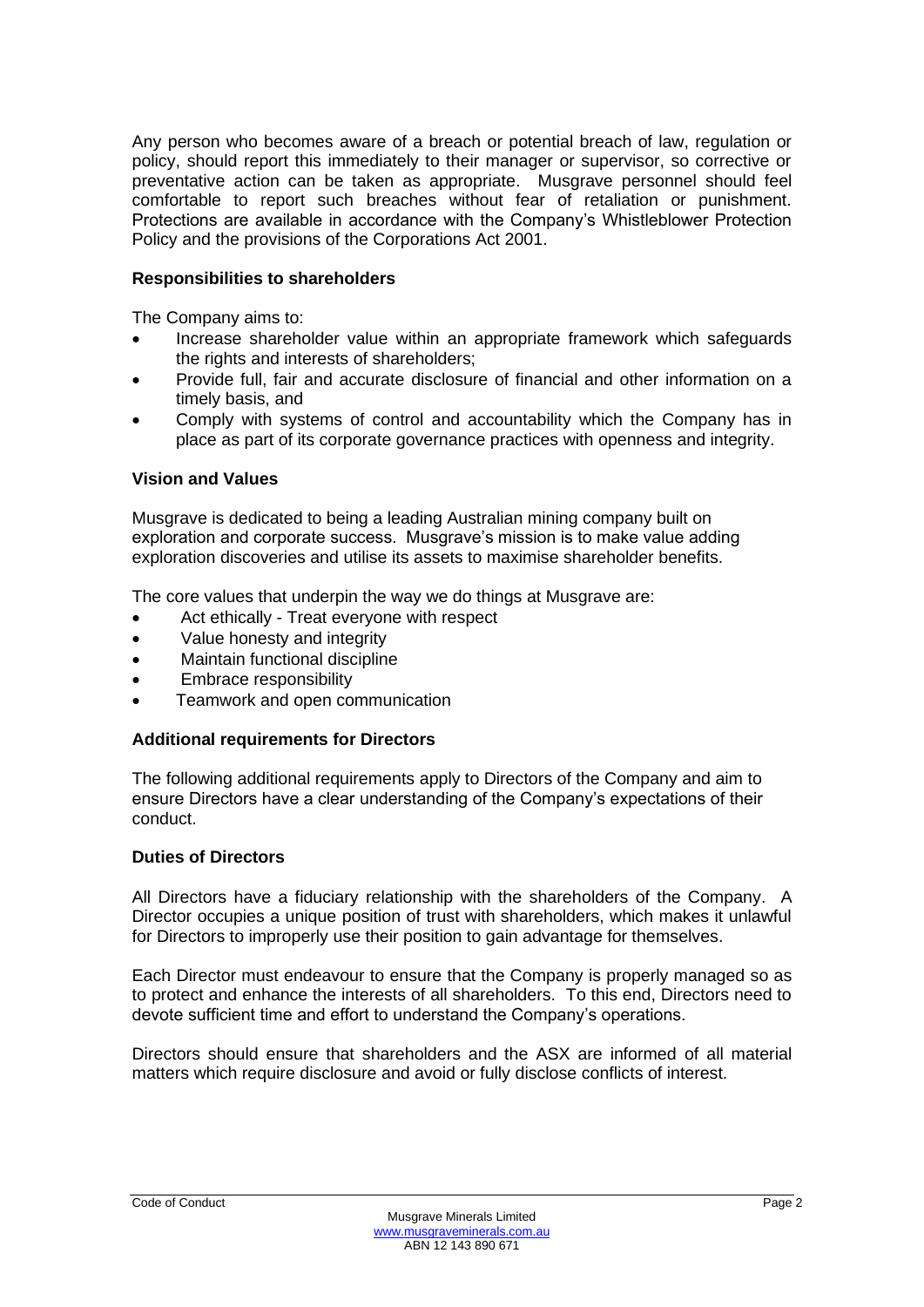## **Conflicts of interest**

The Board, management, employees and consultants shall report any situations where there is a real or perceived conflict of interest between them as individuals and the interest of the Company.

Where a real or perceived conflict of interest arises, the matter should be brought to the attention of the Chairperson or in the case of the Chairperson, the Chair of the Audit Committee, so that it may be considered and dealt with in an appropriate manner.

If requested by the Chairperson, a Board member who has a conflict of interest (or in the case of the Chairperson, if requested by other Board members) shall leave a Board meeting while the Board meeting is addressing the specific matter in relation to which the Board member has a conflict of interest.

## **Insider Trading**

All directors, officers and employees must observe the Company's Securities Trading Policy. In conjunction with the legal prohibition on dealing in the Company's securities when in possession of unpublished price sensitive information, the Company has established specific time periods when Directors, officers and employees are permitted to buy and sell the Company's securities.

#### **Business courtesies, corruption, bribes, facilitation payments, inducements and commissions**

Corrupt practices are unacceptable to the Company. It is prohibited for the Company or its directors, managers, employees or consultants to directly or indirectly offer, pay, solicit or accept bribes or any other corrupt arrangements. Any such inducements are to be reported to your manager or a Director.

Corrupt conduct involves the dishonest or partial use of power or position which can result in one person/group being advantaged over another. Corruption can take many forms including but not limited to:

- bribery and blackmail;
- official misconduct;
- unauthorised use of confidential information;
- fraud; and
- theft.

Corrupt practices will not be tolerated by the Company. Disciplinary action up to and including dismissal will be taken in the event of any employee participating in corrupt conduct. Refer to the Company's Anti-Bribery and Corruption Policy.

## **Security of Information**

Directors, officers and employees are to make sure that confidential and sensitive information cannot be accessed by unauthorised persons. Sensitive material should be securely stored overnight or when unattended. You must ensure that confidential information is only disclosed or discussed with people who are authorised to have access to it. It is considered a serious act of misconduct to deliberately release confidential documents or information to unauthorised persons.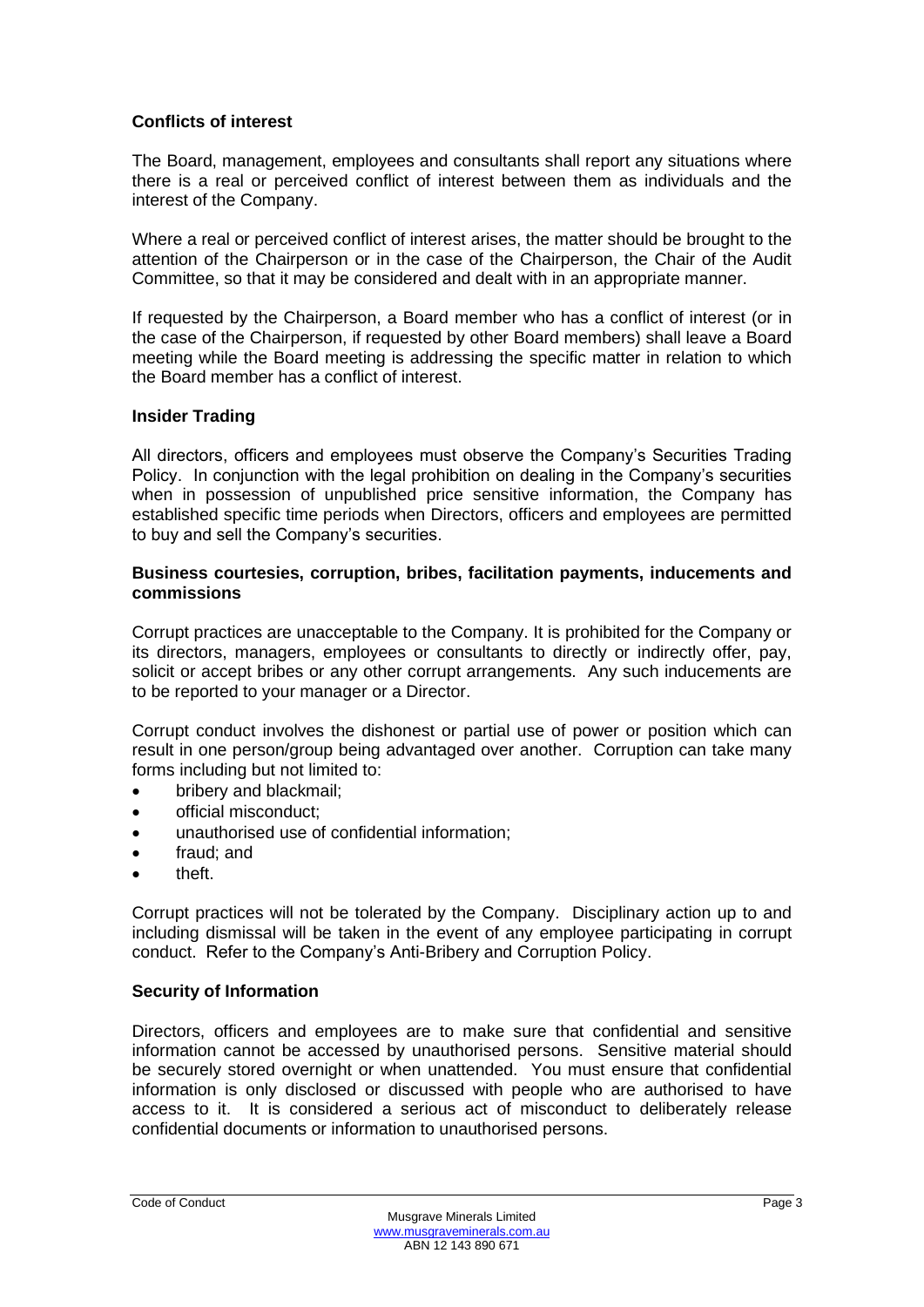#### **Discrimination and Harassment**

Directors, officers and employees must not harass, discriminate, or support others who harass or discriminate against colleagues or members of the public on the grounds of sex, pregnancy, marital status, age, race (including colour, nationality, descent, ethnic or religious background), physical or intellectual impairment, homosexuality or transgender status).

Any such harassment or discrimination may also constitute an offence under legislation. The Company has a Diversity Policy and takes a proactive stance on diversity in the workplace. All employees, contractors and consultants must observe the Company's Diversity Policy.

#### **Occupational Health and Safety**

It is the responsibility of all employees to act in accordance with occupational health and safety legislation, regulations and policies applicable to their respective positions and to use security and safety equipment provided.

All employees are responsible for safety in their work area by:

- following the safety and security directives of management;
- advising management of areas where there is or may be potential issues or problems in safety and reporting serious occurrences to management; and
- minimising risks in the workplace.

#### **Legislation**

It is essential that all directors, officers and employees comply with the laws and regulations in the jurisdictions in which the Company operates. Violations of such laws and regulations may have serious consequences for the Company and any individuals concerned.

The Company has an Environmental Policy which requires that all employees comply with the environmental regulations in force in the areas in which work is undertaken. The Company is committed to dealing fairly and equitably with interested parties relating to environmental issues, such as landholders, government agencies and native title claimants.

Any known breach of legislation or Company policy must be reported immediately to management or a Director.

#### **Obligations relative to fair trading and dealing**

The Company will deal with others in a way that is fair and will not engage in deceptive, unethical or illegal business practices. Each Director, officer and employee should endeavour to deal fairly with the Company's suppliers, employees and other stakeholders.

Individuals will not misuse Company information, assets or facilities.

## **Public and Media Comment**

Individuals have a right to give their opinions on political or social issues in their private capacity as members of the community.

```
Code of Conduct Page 4
```